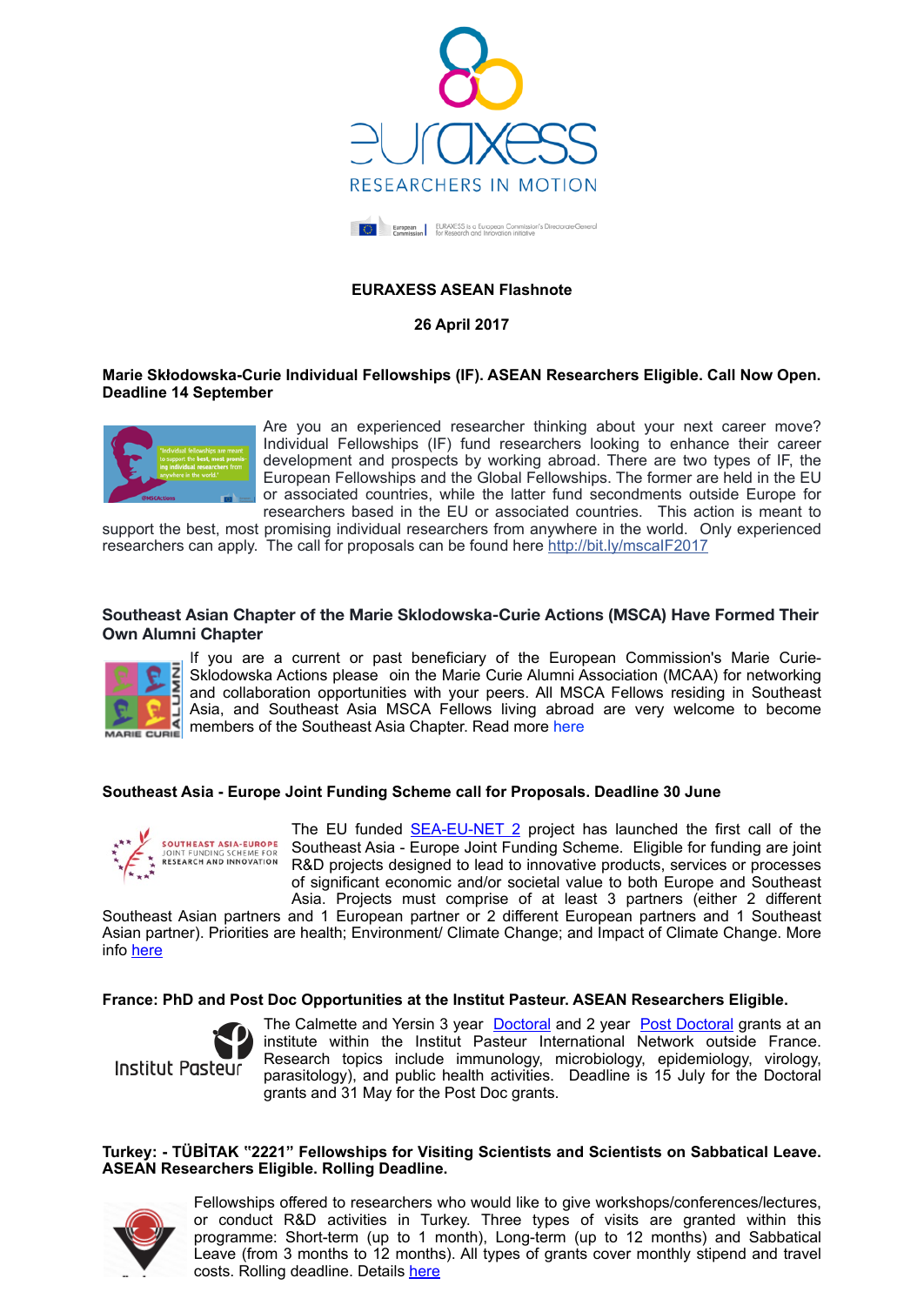# **United Kingdom: UK – Philippines: Joint Health Research Initiative Call for Concept Proposals. Deadline 11 May**

The UK Medical Research Council (MRC), and the Department of Science and **Newton** Technology (DOST) through the Philippine Council for Health and Research invite  $\mathbf{R}$  Fund concept proposals to the second UK-Philippines Joint Health Research Call. This initiative will provide funding for high quality 3-year collaborative research projects

focusing on Communicable and Non-Communicable Diseases of relevance to the Philippines. Apply [here](http://www.mrc.ac.uk/funding/browse/uk-philippines-jhri/uk-philippines-joint-health-research-initiative-call-for-concept-proposals/)

**United Kingdom: UK – Philippines. Newton PhD Scholarships. Deadline 13 June.** 



The programme is jointly funded by the Newton Agham Programme and the **Newton** Commission on Higher Education and offers full-time PhD scholarships for Filipino researchers at a UK higher education institution from January 2018 until March 2021. Apply [here.](http://www.britishcouncil.ph/programmes/newton-fund/phd-programme)

**United Kingdom: Newton Fund Institutional Links for Thailand, Indonesia and the Philippines. Deadline 13 June.** 



Newton Institutional Links aims to build UK-partner country research and innovation collaborations centred on shared research and innovation challenges which have direct relevance to social welfare and economic development. Seed funding of £50,000 - £300,000 to initiate and support the joint development of research and

innovation collaborations between the UK and partnering research groups or institutions. Details [here](https://www.britishcouncil.org/education/science/current-opportunities/newton-institutional-links-april-2017)

## **United Kingdom: Research Links Workshop Grants. Thailand, Malaysia, and Vietnam Eligible. Deadline 13 June.**



**Newton** Researcher Links Workshops bring together early-career researchers from the UK and Malaysia to allow them to make international connections that can improve the quality of their research and open doors to new international opportunities. Details

[here](https://www.britishcouncil.org/education/science/current-opportunities/workshop-grants-newton-april-2017)

**United Kingdom: Researcher Links Travel Grants Thailand. Open for Application Now. Deadline 13 June**



 **E**arly-career researchers will receive travel grants for research visits in the UK for **Newton** up to 6 months. UK researchers are also welcome to apply for a research visit to Thailand. The programme is open for various academic areas. Apply [here.](https://www.britishcouncil.or.th/en/programmes/education/our-work-support-higher-education-and-research-sector/NewtonFund/researcher-links-travel-grant)

## **ASEAN: Third Batch of SHARE Scholarships for ASEAN Students Open for Applications.**



The scholarship provides fully funded, short-term (one semester) exchange of students from a network of 32 participating universities across the region. It is open to students who have completed at least two semesters of study and have been accepted to study at one of the participating universities. For this third batch, 125 scholarships are available for study in an ASEAN country. Additional 50 fully funded scholarships are available to spend one semester of study at one of the 8

participating universities in Europe. More information [here.](https://euraxess.ec.europa.eu/worldwide/asean/third-batch-share-scholarships-asean-students-open-applications)

## **Germany: Germany's "Green Talents Award" 2017 - Open for Application. ASEAN Researchers Eligible. Deadline 23 May**



Are you a young scientist engaged in the field of environmental and sustainability research? Would you like to gain access to first-class research facilities in Germany? Are you interested in sharing ideas and opinions with leading researchers in your field? Then apply for the "Green Talents Award 2017" with which the Federal Ministry of Education and Research (BMBF) promotes 25 young scientists each year in the field of environmental and

sustainability research. More info [here.](https://euraxess.ec.europa.eu/worldwide/asean/germanys-green-talents-award-2017-open-application)